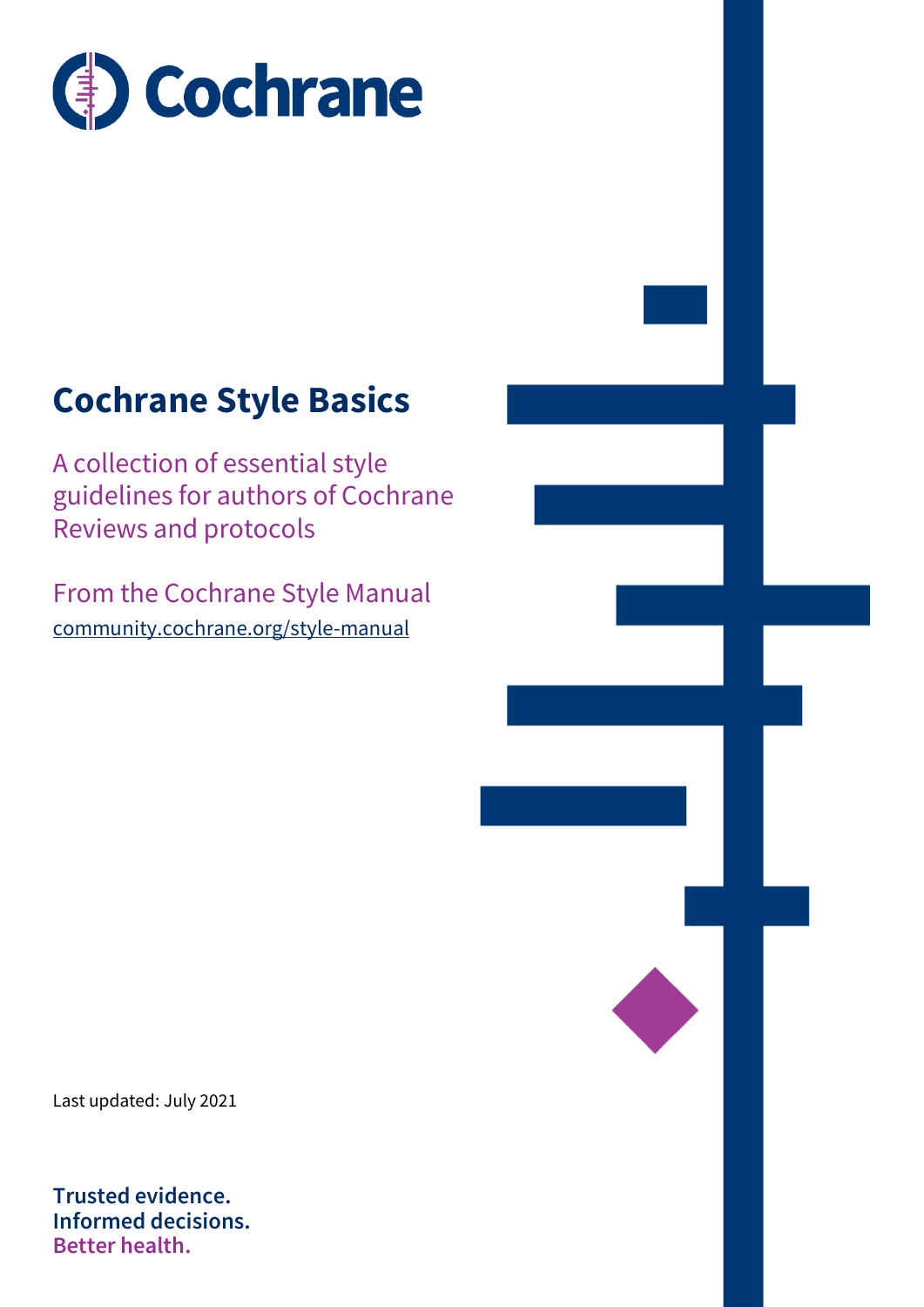# Cochrane Style Basics

# **Headings**

- 1. Formatting of headings at the correct heading level is very important. **Heading levels need to be correct throughout protocols and reviews before copy-edit starts.**
	- Ensure that headings are formatted at the appropriate level, i.e. a subheading following a level 3 heading should be formatted as level 4, and so on (se[e Headings\)](https://community.cochrane.org/style-manual/cochrane-review-specific/headings).
	- Subheadings should always be formatted as the heading level below the heading they follow.
	- Check that level 5 headings are formatted as such and are not normal text presented in bold.
	- Remove unnecessary capitals from headings, Cochrane uses sentence case (see [Use of capitals\)](https://community.cochrane.org/style-manual/cochrane-review-specific/headings).

# **Consistency**

- 2. Check the review for consistency throughout all sections, particularly:
	- terms used to describe interventions and outcomes (check all sections where mentioned);
	- results cited in the Abstract (Main results, Conclusions), Plain language summary (Key results, Conclusions), Results (Effects of interventions), Discussion (Summary of results), Authors' conclusions, and summary of findings tables;
	- text in the Search results section and the PRISMA flow diagram;
	- numbers in the PRISMA flow diagram, which should add up to the subtotals.

# **Plain language summary**

- 3. Ensure this is:
	- no more than 850 words (summaries exceeding 700 words cannot be submitted for editorial approval via RevMan 5, so should be returned to Archie and submitted for editorial approval using RevMan Web);
	- in a current preferred form with appropriate headings (see[: PLEACS](http://methods.cochrane.org/sites/default/files/public/uploads/PLEACS_0.pdf) or Cochrane Norway [template\)](https://www.cochrane.no/plain-language-summary-format); and
	- written in plain language with technical concepts and terms kept to a minimum and explained.

# **GRADE**

- 4. The term 'GRADE' does not need to be defined. Ensure that:
	- 'quality' or 'certainty' is used consistently to describe the evidence, and the GRADE publication that uses the same phraseology is cited;
	- normal text (not italic) is used to present GRADE judgements (e.g. very low-quality evidence **or** very low-certainty evidence).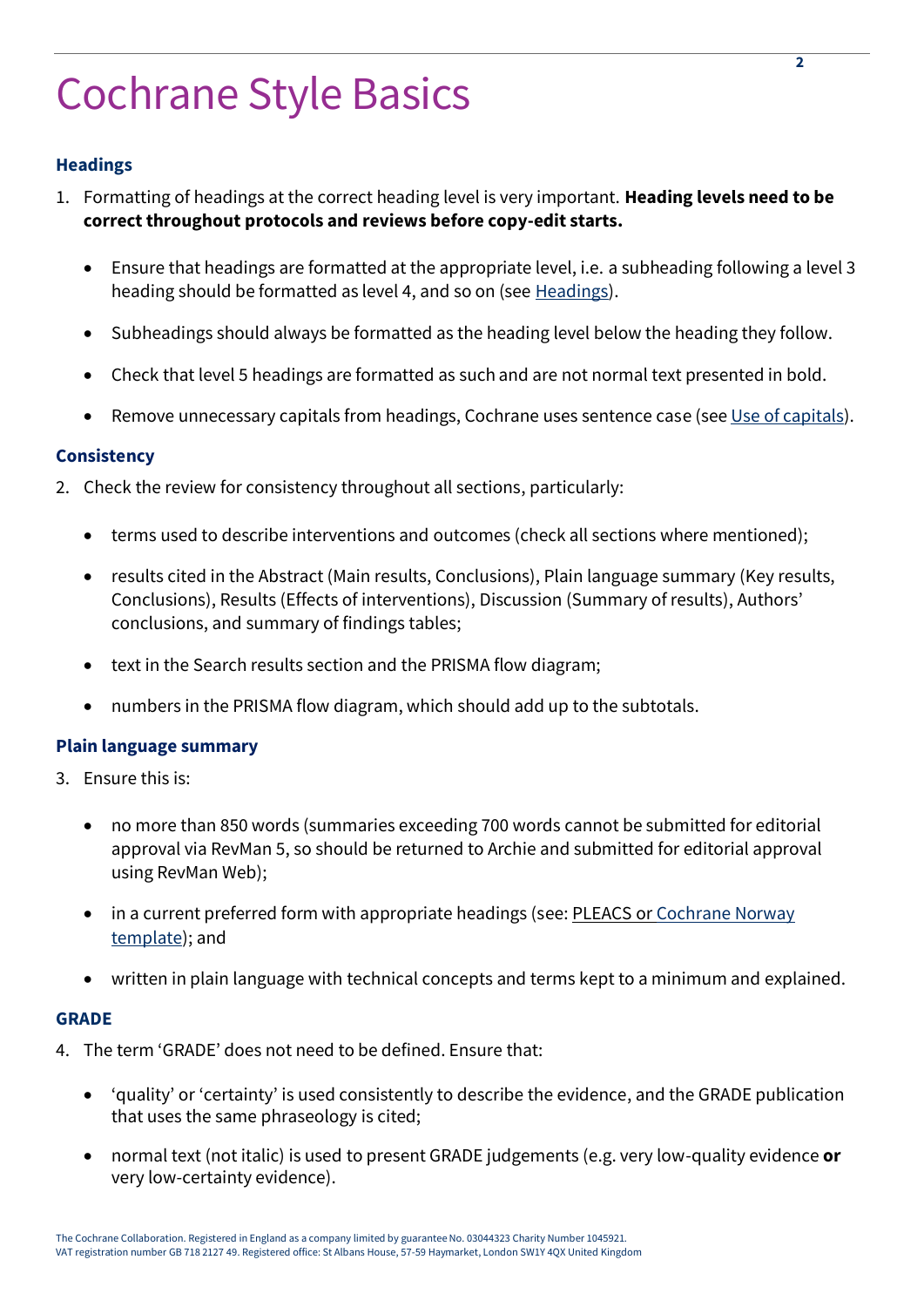# **General points**

5. **Active and passive voice:** the active voice (e.g. "two authors extracted data") is generally preferable to the passive voice ("data were extracted by two authors").

# 6. **Cochrane style for commonly used terms:**

| handsearching (not hand searching)              | Cochrane (instead of the Cochrane<br>Collaboration)                    |
|-------------------------------------------------|------------------------------------------------------------------------|
| website (not web site)                          |                                                                        |
| P value ( <i>not</i> p-value)                   | the Cochrane Library (no italics)                                      |
| fixed-effect model (not fixed effect model)     | the Cochrane Central Register of<br><b>Controlled Trials (CENTRAL)</b> |
| random-effects model (not random effects model) | follow up (verb) and follow-up<br>(noun or adjective)                  |
| subgroup ( <i>not</i> sub-group)                |                                                                        |
| prespecified (not pre-specified)                |                                                                        |

- 7. **Numbers:** spell out numbers less than 10 in full, unless used with units (e.g. 5 mL) or in a list with other numbers (e.g. 6, 12, and 24 months), or in tables (se[e Numbers\)](https://community.cochrane.org/style-manual/numbers-statistics-and-units/numbers#exceptions). In the text of a review write the number out in full if it is at the start of a sentence.
- 8. **Bullets/numbered points:** use bullets or numbered points only throughout the review. Use the icons in Review Manager to format them.
- 9. **Dates:** spell months out in full to avoid confusion between different regional date formats (e.g. 1 January 2000), and express decades as, for example, 1960s (no apostrophe).
- 10. **Pharmaceutical drugs:** use the recommended International Non-proprietary Name (rINN) for all pharmaceutical drugs (and put the specific brand name in brackets if needed).
- 11. **Databases:** MEDLINE (*not* Medline); Embase (*not* EMBASE); OLDMEDLINE (*not* Oldmedline); PsycLIT (*not* Psychlit); PsycINFO (*not* Psychinfo); CINAHL (*not* CINHAL or Cinahl).

# **Abbreviations and symbols**

- 12. Use abbreviations and acronyms only if they are widely known and not using them could make reading tedious.
	- Write out in full in the first instance and follow that immediately by the abbreviated version or acronym in brackets; for example, "We contacted the World Health Organization (WHO). The WHO provided the relevant information." (See [When to use abbreviations.](https://community.cochrane.org/style-manual/abbreviations-acronyms-and-initialisms/when-use-abbreviations-acronyms-and-initialisms))
	- Use 'e.g.' and 'i.e.' (with full stops, but not followed by a comma), and 'etc.' (see  $e.g./i.e.$ ).
	- Standard unit abbreviations do not need to be defined (e.g. mL and mg) (see [Units\)](https://community.cochrane.org/style-manual/numbers-statistics-and-units/units-and-systems-measurement).
	- Use symbols (e.g. + − & < > =) in text only if the descriptive version is cumbersome or inappropriate.
	- Keep one space either side of the symbol (e.g. > 100 participants) except for a negative number (e.g. negative pressure of −50 mmHg).
	- There should be no space either side of / (e.g. 10/51) (se[e Symbols\)](https://community.cochrane.org/style-manual/formatting/symbols-and-special-characters).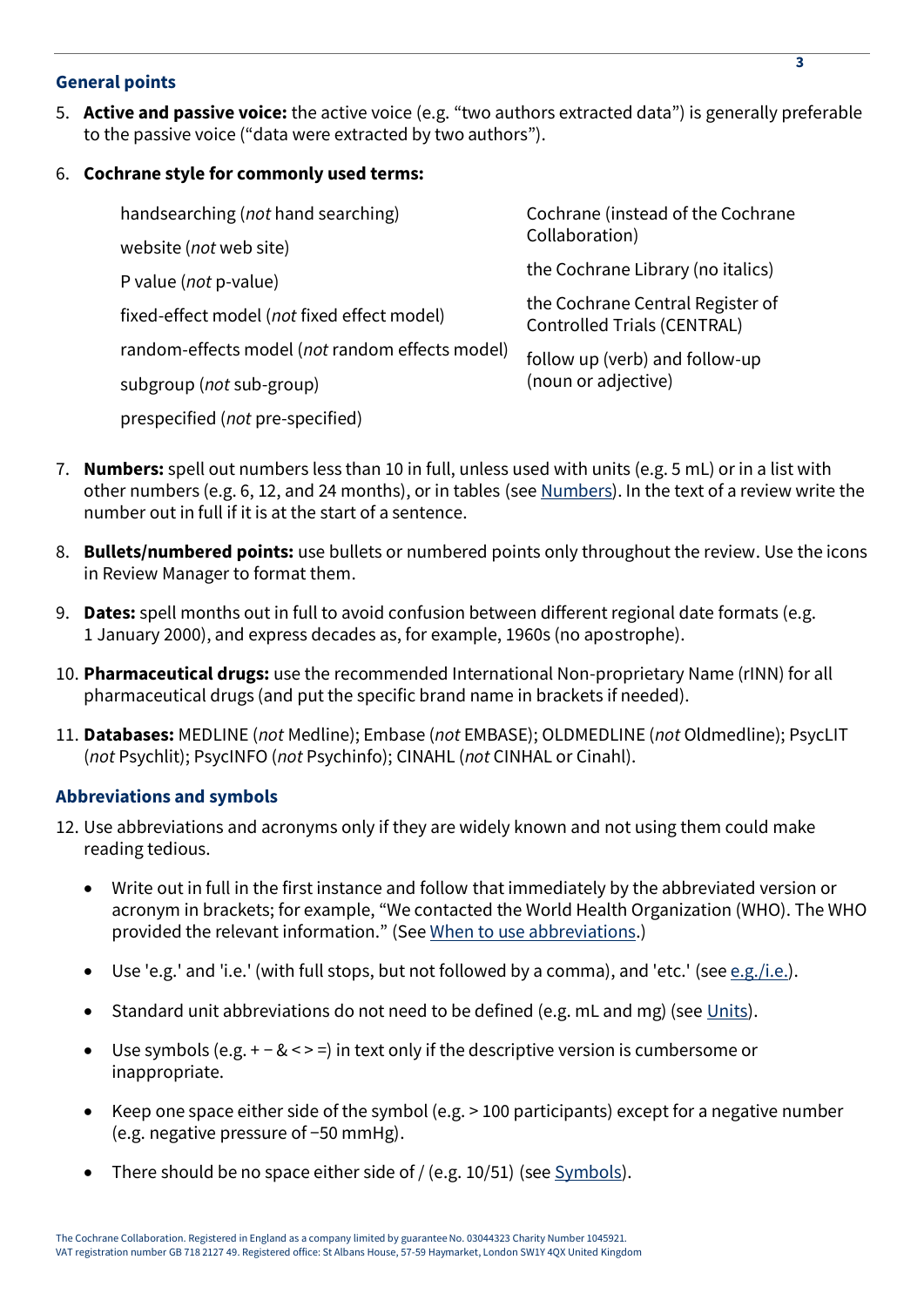# **Grammar, spelling, and punctuation**

- 13. Write things you plan on doing in the future tense (most common in a protocol for a Cochrane Review) and things you have already done in the past tense (most common in a Cochrane Review).
- 14. Insert one space between a number and the unit (e.g. 0.4 mg) (see  $Units$ ).</u>
- 15. Be consistent when using words where different spelling is possible (e.g. randomised and randomized).

#### **Presentation of data**

- 16. There are different ways to present summary statistics in the text (se[e Statistical presentation\)](https://community.cochrane.org/style-manual/numbers-statistics-and-units/statistical-and-mathematical-presentation):
	- the risk ratio (RR) was 0.14 (95% confidence interval (CI) 0.08 to 0.24); [use this option if the RR and CI have not been abbreviated earlier in the text]
	- mean difference 1.09 hours (95% CI 0.98 to 1.20);
	- (RR 1.02, 95% CI 0.87 to 1.19).
- 17. Where multiple pieces of information are presented within a bracket, use this order and format: (summary statistic, CI; P value, I<sup>2</sup>; number of trials, number of participants; link to analysis).
- 18. Present numerical results to two decimal places (e.g. RR 0.14) unless the number is very small, in which case use three significant figures.

#### **Characteristics of included studies tables**

- 19. These tables need to be formatted consistently as follows:
	- use either bullet points or numbered points, but not both; the choice should match what is used in the review text;
	- start all boxes with a capital letter;
	- follow colons with a lower-case letter, except for proper nouns and acronyms;
	- construct a list of definitions of abbreviations used in the tables in the Footnotes section.

#### **Data and analysis tables**

#### 20. **Presentation of outcomes:**

- start each individual outcome with a capital letter, including subcategories;
- write outcomes in sentence case, for example 'Intranasal spray', not 'Intranasal Spray'

#### 21. **Presentation of axes:**

- check the axes have been labelled appropriately; the default labelling, 'Favours [experimental], 'Favours [control]' is not acceptable.
- remove square brackets from axes labels when relabelling;
- use sentence case for axes labels, for example, 'Favours intranasal spray' *not* 'Favours [Intranasal Spray]'